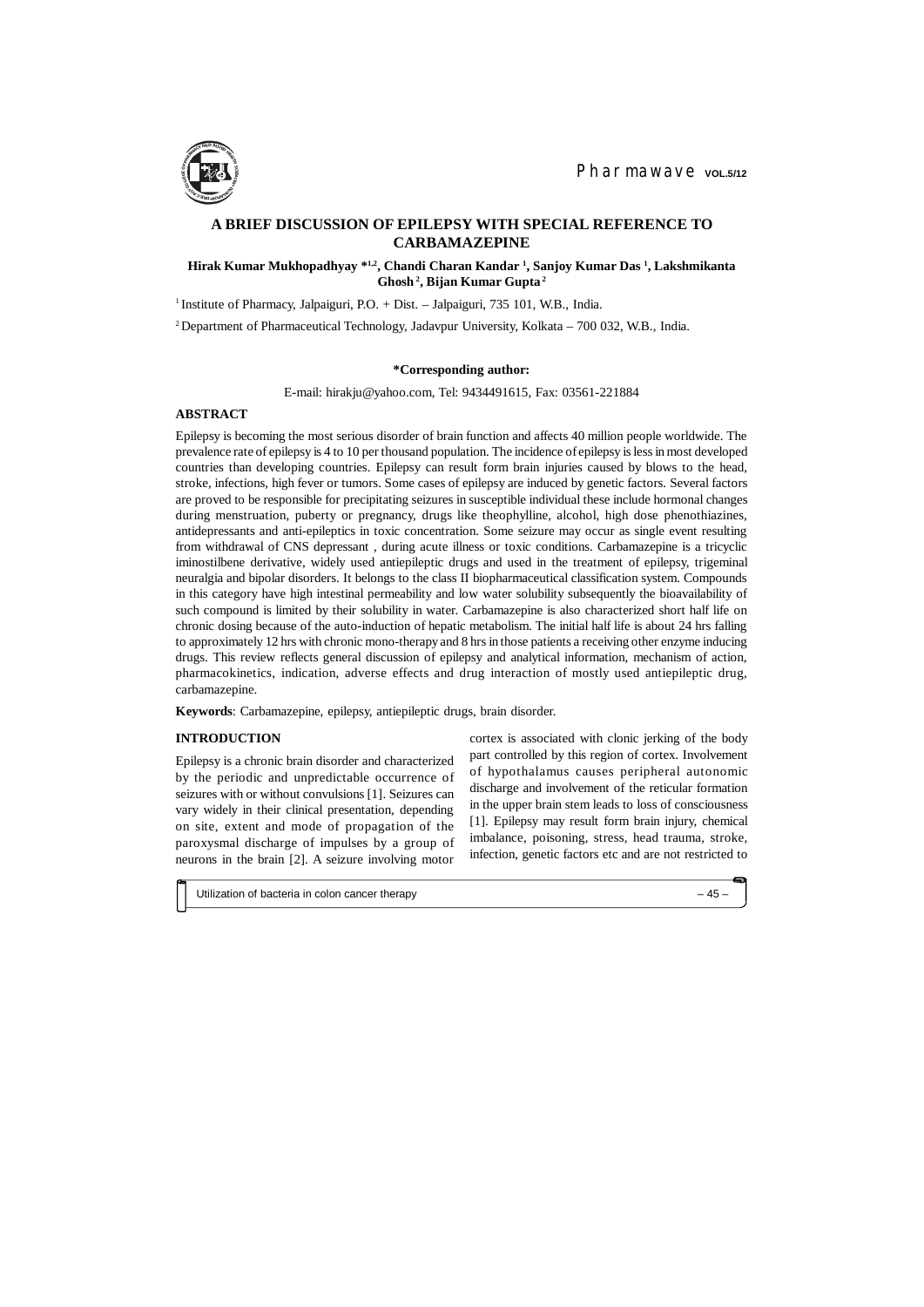#### any age group, sex or race.

 About 50 million people worldwide have epilepsy, and nearly 90% of epilepsy occurs in developing countries. In Western countries, it is recognized that the incidence rate of epilepsy is higher in elderly as compared to young children. Higher prevalence rates ranging from 14 to 57 per thousand have been reported from some African and South American countries [3]. In India, approximately 5.5 million people suffer from epilepsy, among whom approximately 4.1 million people are inhabitant of rural areas [4, 5]. The incidence of epilepsy ranges from 40 to 70 per 100,000 in most developed countries and from 100 to 190 per 100,000 in developing countries and in India the estimated rate of incidence is 49.3 per 100,000 persons each year [6-10]

Management of epilepsy involves the treatment of causative factors, proper education to the patient regarding disease, duration of treatment and need for compliance and avoidance of precipitating factors like alcohol, sleep deprivation, emotional stress etc[11]. Effective management of a patient with epilepsy requires a detailed and accurate classification of seizure types. The epileptic seizures are mainly classified into four major groups e.g., partial seizures (seizures begin locally), generalized seizures (bilaterally symmetrical and without local onset), unclassified seizures and status epileptics. partial seizures are further classified as simple (without impairment of consciousness), complex (with impairment of consciousness) and secondarily generalized (partial onset evolving to generalized tonic clonic seizures). Similarly, generalized seizures are categorized into absence, myoclonic, clonic, tonic, tonic-clonic, atonic and infantile seizures [11].

Epilepsy is usually controlled, but not cured, with available medication [12, 13]. Therefore, the primary objective of management of epilepsy with antiepileptic

## Pharmawaye vol.5/12

drug is to achieve complete control of seizure with no side effects [11]. The drugs currently used not only fail to control seizure in some patients but they frequently cause unwanted effects. So in order to minimize toxicity, treatment starts with a single drug and if seizures are not controlled even at its adequate plasma concentration, the concurrent use of second drug is usually preferred [1]. The commonly used antiepileptic drugs include phenytoin, carbamazepine, valproate, ethosuccimide and phenobarbital together with various benzodiazepines, such as diazepam, clonazepam and clobazam. Several new drugs have been recently introduced for clinical use they include vigabatrin, gabapentin, lamotrigine, felbamate, tiagabine and topiramate [14]. Antiepileptic drugs are effective in controlling seizures in 50 -80% of the patients [2] and 8% patients are taking atleast one antiepileptic drug for long term therapy [11]. Carbamazepine being prototype drug and is used extensively for the treatment of epilepsy, therefore, our present study is restricted in general discussion of epilepsy with special reference to carbamazepine.

Carbamazepine, tricyclic iminostilbene derivative, is one of the most important drugs for the therapy of psychomotor epilepsy, used to control grandmal and also in the treatment of trigeminal neuralgia. It belongs to the class II biopharmaceutical classification system. Compounds in this category are characterized by high membrane permeability, irregular and delayed gastrointestinal absorption due to their low water solubility [15]. Carbamazepine is also characterized short half life on chronic dosing because of the auto-induction of hepatic metabolism. The initial half life is about 24 hrs falling to approximately 12 hrs with chronic monotherapy and 8 hrs in those patients a receiving other enzyme inducing drugs [16]. It is now considered to be a primary drug for the treatment of all types of epilepsy except absence seizures [17].

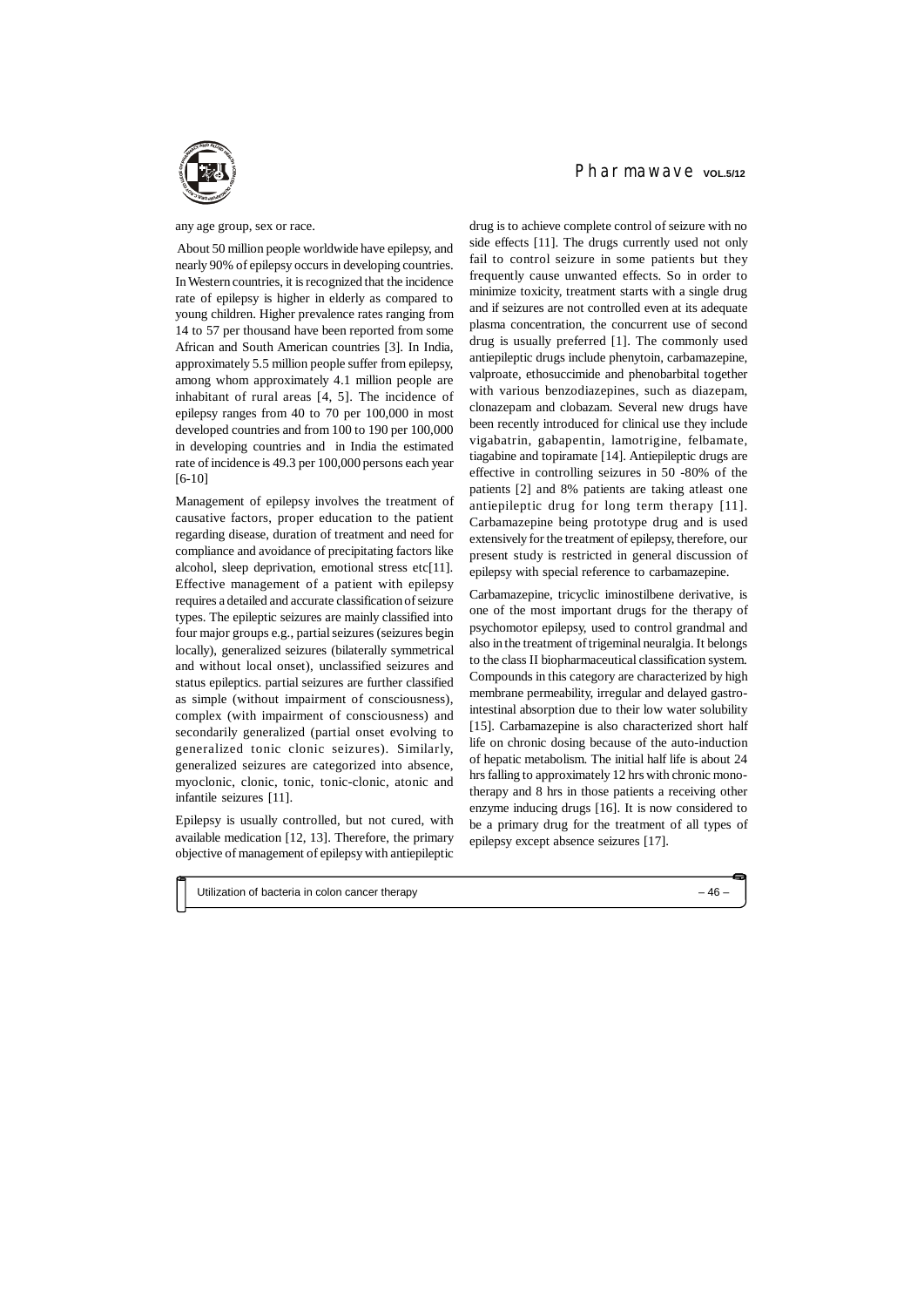**History** [18, 19]

Carbamazepine was discovered by chemist Walter Schindler at J.R. Geigy AG (now part of Novartis) in Basel, Switzerland in 1953.

In 1971, Drs. Takezaki and Hanaoka first used carbamazepine to control mania in patient's refractory to antipsychotic. Carbamazepine was studied for bipolar disorder throughout 1970s.

#### **ANALYTICAL INFORMATIONS**

#### **A) Description** [20-23]

Carbamazepine is 5H-dibenz [b,f] azepine–5– carboxamide carbamazepine contain not less than 97.0 percent and not more than 103.0 percent of  $C_{15}H_{12}N_{2}O$ , calculated on the dried basis.

*Generic Name*: Carbamazepine

*Formulae*:  $C_{15}H_{12}N_2O$ 



5*H*-dibenzo[*b*,*f* ]azepine-5-carboxamide

**Figure 3.1.** Structure of carbamazepine

*Molecular weight*: 236.30

*Elemental composition*: C–76.25%, H-5.12%, N-11.86%, O-6.77%.

*Appearance*: A white or yellowish–white crystalline powder; almost odorless; exhibit polymorphism.

*Melting point:* Melts within a range of between  $187^{\circ}$ C and  $193^{\circ}$ C.

*Solubility*: Freely soluble in dichloromethane; sparingly soluble in ethanol (95%) and in acetone; practically insoluble in water and in ether.

*Storage***:** Store protected from moisture.

**B) Identification** [24]

Pharmawaye vol.5/12

*Infrared Spectroscopic test***:** USP XIX cites the use of Infra-red absorption spectrum of carbamazepine in methylene chloride as a mean of identification comparing some characteristic adsorption bands of the drug. This is given in infra-red spectral properties of the drug.

*Color test*: Carbamazepine can be identified by color test with ammonium molybdate. A faint to blue color is produced (sensitivity 1.0 µg). B.P. 1973 describes a color test in which 0.1 gm of the drug is treated with 2 ml. nitric acid in a water bath for 3 minutes where an orange color is produced.

*Crystal test*: Carbamazepine can be identified by forming crystals with lead iodide solutions where needles are formed.

#### **C) Spectral properties**

*Ultraviolet spectrum***:** Carbamazepine in neutral methanol solution shows maxima at 212 nm, an inflection at 236 nm, 283 nm; and a minimum at 256 nm. Carbamazepine in ethanol shows maxima at 250 nm and at 285 nm, minimum at about 257 nm. In 0.1 N sulphuric acid, the drug shows maxima at 283 nm (E 1%, 1 cm 147) and an inflection at about 255 nm (E 1%, 1cm 274). The ultraviolet absorption spectrum of the drug is used as a mean of identification of carbamazepine in B.P. 1973. A 2 cm layer of 0.001 w/ v solution in alcohol (95%) exhibit a maximum only at 285 nm; extinction at 285 nm, about 0.98. The drug also exhibits an intense blue fluorescence in the ultraviolet light at 366 nm.

*Infra-red spectrum***:** The infra-red spectrum was obtained from nujol mull. The structural assignments have been correlated with the following band frequencies:

| Frequency $(cm^{-1})$  | Assignments      |  |
|------------------------|------------------|--|
| 3470                   | NH <sub>2</sub>  |  |
| 1680                   | $C = Q$          |  |
| 1600 shoulder and 1590 | Aromatic $C = C$ |  |

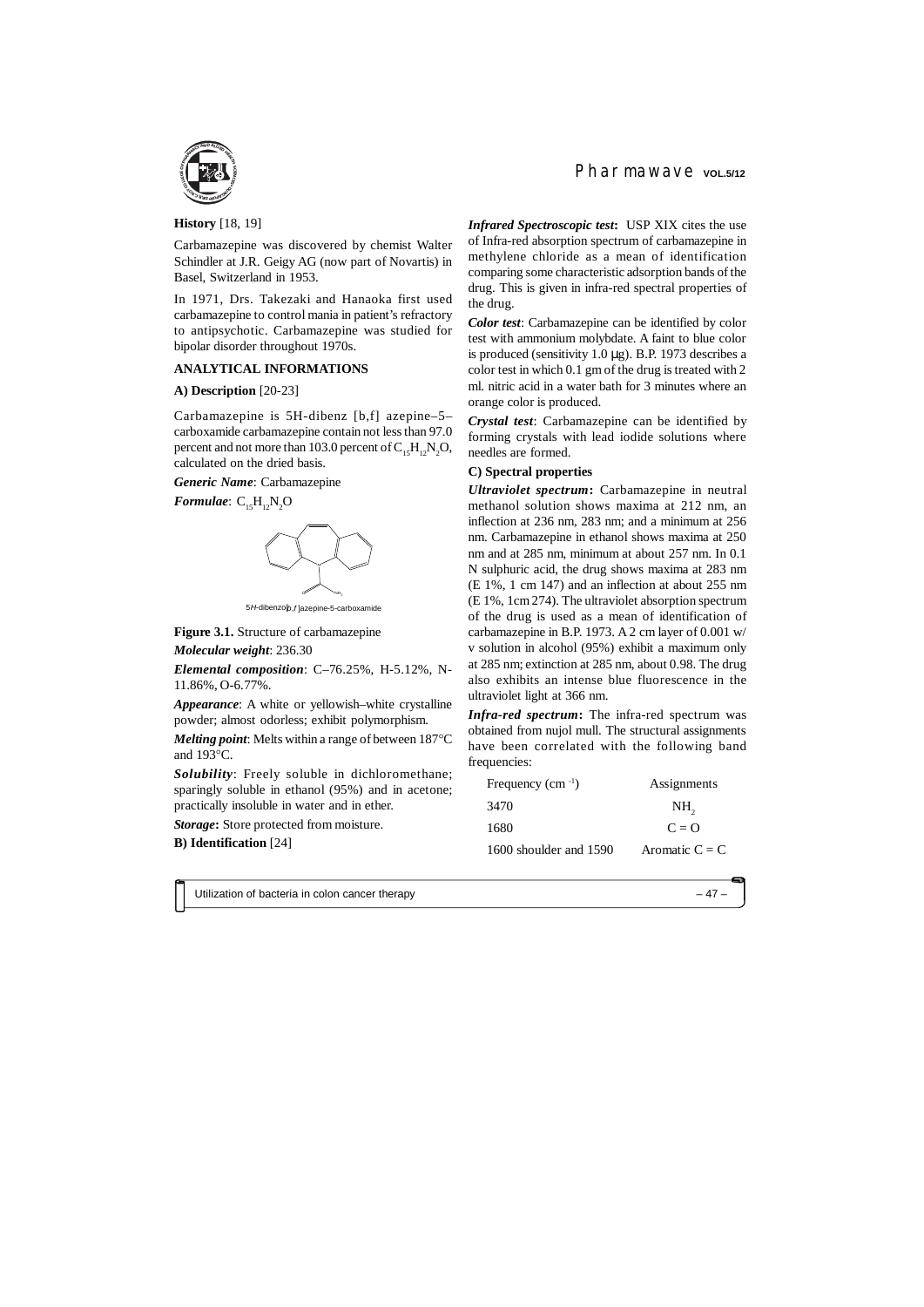#### **Mechanism of action**

Like phenytoin, carbamazepine limits the repetitive firing of action potential evoked by a sustained depolarization. This appeared to be mediated by slowing of rate of recovery of voltage-activated sodium channel from inactivation. Voltage–activated sodium channel are the molecular pores that allow brain cells (neurons) to generate action potentials, after the sodium channels open to start the action potentials, they inactivate, essentially closing the channel. Carbamazepine stabilizes the inactivated state of sodium channel [1]. It has also been shown to potentiate GABA receptors made up of alpha 1, beta 2, Gamma 2 subunits [25].

It also acts presynaptically to decrease synaptic transmission. These effects probably account for the anticonvulsant action of carbamazepine [26].

#### **Pharmacokinetics**

The absorption of carbamazepine from immediate– release tablets is slow and erratic because of its low water solubility. Carbamazepine is widely distributed throughout the body (volume of distribution is roughly 1L/Kg) [26]. Carbamazepine crosses the placental barrier and is distributed into breast milk [21]. It is 75% bound to plasma protein, primarily to albumin [27]. Carbamazepine has the unique ability to induce its own metabolism. It increases the activity of hepatic microsomal enzyme system CYP3A4 which metabolizes carbamazepine it self. Most (98% to 99%) of an administered carbamazepine is metabolized by the liver, primarily by CYP3A4 [21]. Initially its plasma t½ is 20-40 hours but decreases to 10-20 hours on chronic medication due to enzyme induction [14]. Increase in does at a rate of 200 mg every 1-2 weeks may be required to achieve a stable seizure threshold.

Stable carbamazepine concentrations occur usually within 2-3 weeks after initiation of therapy [28]. Carbamazepine 10-11-epoxide is one of the primary metabolized of carbamazepine and is active. Carbamazepine is excreted in the urine and in the faeces almost entirely in the form of its inactive metabolites. The pharmacokinetics of carbamazepine is affected by the concomitant administration of other antiepileptic.

#### **Therapeutic uses** [1]

- 1) Carbamazepine is used in generalized tonic-clonic and both simple and complex partial seizures.
- 2) It is also used in the treatment of trigeminal and glossopharyngeal neuralgias.
- 3) It is also useful in tabetic pain.

## **Dose [**21]

The dose of carbamazepine will range from 400 to 1200 mg per day, the average being 600 mg per day. One third of usual maintenance dose should be given initially, when the anticonvulsant therapy is being started in a previous untreated woman. It should be increased weekly over a period of three to four weeks until the mean daily maintenance dose is reached.

- 1) The usual oral dose in children based on the body weight is 10 to 20 mg per kg daily in divided doses.
- 2) In the treatment of trigeminal the initial dose of carbamazepine is 100 mg once or twice daily by month increased gradually as necessary; the usual maintenance dose of 400 to 800 mg daily in two to four daily divided doses but up to 1.6 gm daily may be required.
- 3) For prophylaxis of bipolar disorder, an initial oral dose of 400 mg in daily divided doses as necessary up to a maximum of 1.6 gm daily; the usual maintenance dose range is 400 to 600 mg daily.

**Table 1:** Dosage forms and route of administration

[29]



Clarke cited the following band as characteristic principal peaks for carbamazepine when determined in potassium bromide;  $1678$ ,  $1388$  and  $1594$  cm<sup>-1</sup>.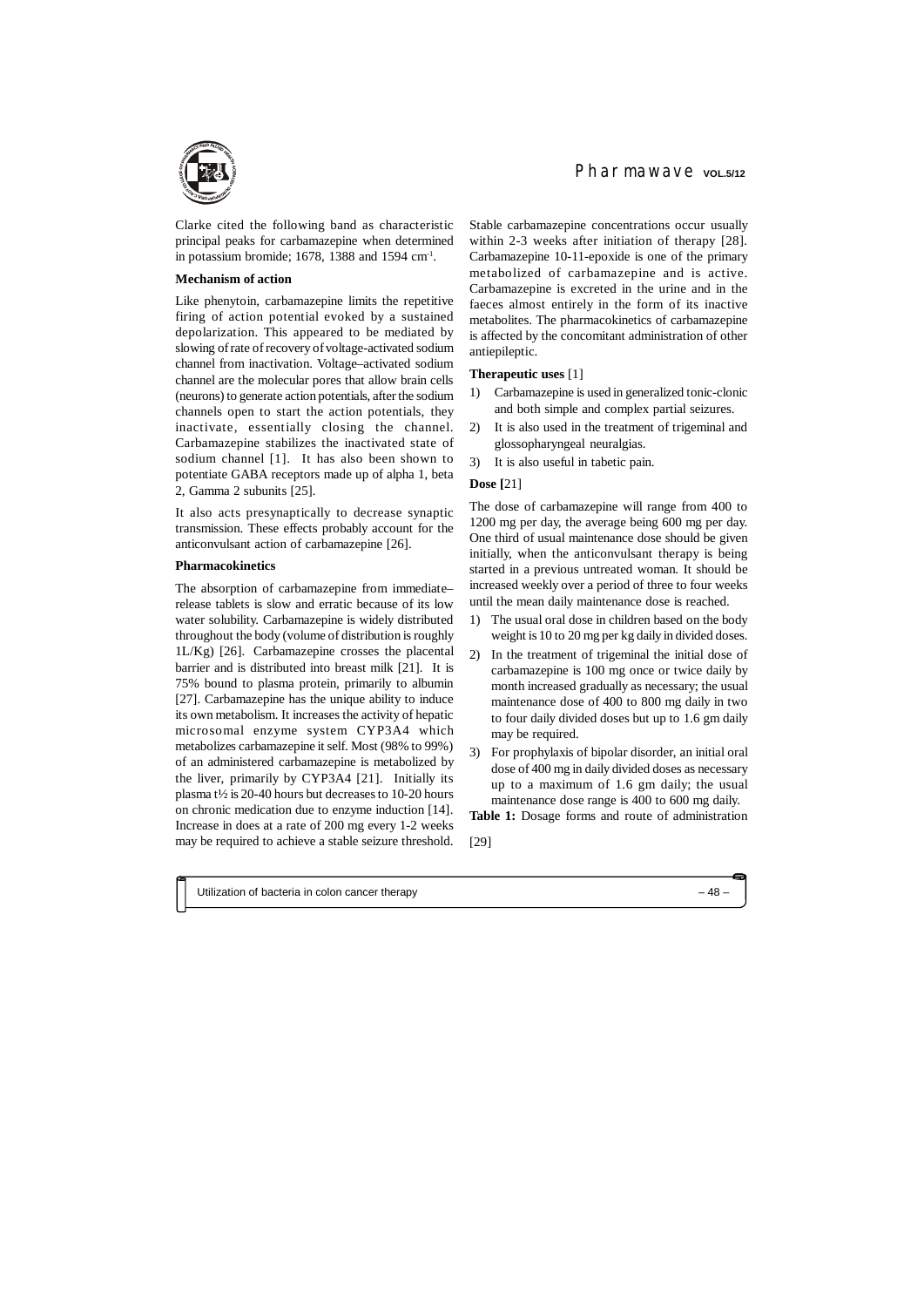Following are some of the preparation of carbamazepine currently available in India:

| S <sub>1</sub> | <b>Brand Name</b>     | Dosage forms                              | Amount in             | Routes of      | Name of the               |
|----------------|-----------------------|-------------------------------------------|-----------------------|----------------|---------------------------|
| N <sub>0</sub> |                       |                                           | mg.                   | Administration | Manufacturer              |
| $\mathbf{1}$   | Mazetol               | Tablet, SR-                               | 100, 200,             | Oral           | Piramal HC                |
|                |                       | Tablet, Chw-<br>Tablet, Syrup             | 300, 400              |                |                           |
| $\overline{2}$ | Carbatol              | Tablet, CR-<br>Tablet                     | 100, 200, 300,<br>400 | Oral           | Torrent                   |
| 3              | Zeptol,               | Tablet, CR-                               | 100, 200, 400         | Oral           | Sun.Pharma                |
|                | Carmaz,<br>Carmaz Kid | Tablet, DT-<br>Tablet                     |                       |                |                           |
| 4              | Zen, Zen              | Tablet,                                   | 100, 200,             | Oral           | Intas                     |
|                | Retard                | <b>CR-Tablet</b>                          | 300, 400              |                |                           |
| 5              | Tegretol              | Tablet, Syru <sup>p</sup><br>Chew-Tablet, | 100, 200, 400         | Oral           | Novartis India            |
| 6              | Carbadac              | Tablet,                                   | 200                   | Oral           | Zydus Cadila              |
| 7              | Versizur              | Tablet                                    | 200                   | Oral           | Micro lab                 |
| 8              | Tegrital              | Tablet, Syrup                             | 100, 200,<br>300, 400 | Oral           | <b>Novartis</b><br>Pharma |
| 9              | Zepcar                | DT-Tablet,<br>CR-Tablet                   | 100, 200,<br>300, 400 | Oral           | Alkem<br>(Pentacare)      |
| 10             | Antilep               | Tablet,<br>CR-Tablet                      | 100, 200,<br>300, 400 | Oral           | Psycorem                  |

## **Adverse effects**

Carbamazepine produces dose related neurotoxicity– sedation, dizziness, drowsiness, diplopia, blurred vision [30-32]. Other does related complaints include mild gastrointestinal upset, unsteadiness, nausea, vomiting, diarrhoea etc.

Agranulocytosis and aplastic anemia are rare but very serious adverse effects.

A mild transient leucopenia occurs in about 10% of

patients, but usually disappears in first four months of treatment.

Hyponatremia and sometimes odema have occurred. Other adverse effects reported include headache, arrhythmias, heart block, heart failure, rashes, impotence, weight gain, tremors [27, 33], gynaecomastia, photosensitivity reaction, urticaria, rashes etc. Carbamazepine increases the risk of developing lupus by 1.88 [34].



# Pharmawave vol.5/12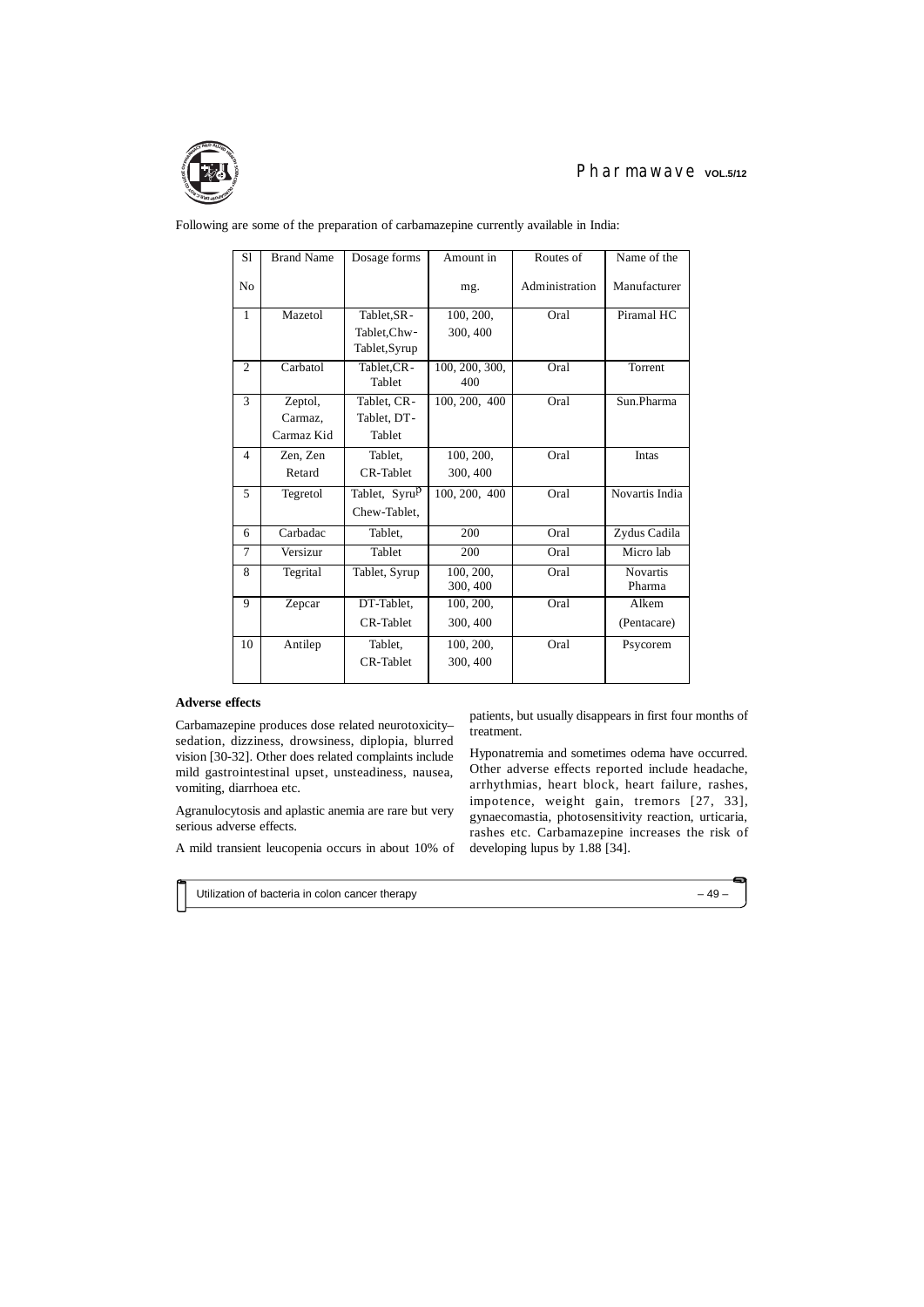## **Drug interaction**

Carbamazepine has a very high potential for drug interactions; caution should be taken in combining other medicines with-it. Including other antiepileptic and mood stabilizers [35]. When administered with phenobarbital, phenytoin, or primidone, methosuximide, cisplatin, doxorubicin HCl, rifampicin, theophyline and valproate may increase the metabolism of carbamazepine by inducing CYP3A4 and decrease its plasma level. Carbamazepine may increase the biotransformation of phenytoin as well as conversion of primidone to Phenobarbital. Carbamazepine as a CYP450 inducer may increase clearance of many drugs decreasing their blood levels [36]. Drugs like erythromycin [37], cimetidine, proporyphene and calcium channel blockers may decrease the metabolism of carbamazepine and increase its plasma level. Carbamazepine also increases the metabolism of the hormones in birth control pills and can reduce their effectiveness, potentially leading to unexpected pregnancies [35]. Carbamazepine is an enzyme inducer; can reduce efficacy of haloperidol lamotrigine and topiramate [14].

Valproic acid and valnoctamide inhibits microsomal epoxide hydrolase (mEH); thereby inhibiting breakdown of carbamazepine-10-11-epoxide into inactive metabolites [38], prolonging the effects of carbamazepine and delaying its excretion.

#### **Contraindication**

Carbamazepine should not be used in patients with history of previous bone narrow depression. Hypersensitivity to the drug or known sensitivity to any of the tricyclic compound, such as amitriptylene, desipramine, imipramine, nortryptylene etc.

Use with MAO inhibitors is not recommended. Carbamazepine should be given with caution to patients with a history of blood disorders or of cardiac,

hepatic or renal disease. Since carbamazepine has mild antimuscarinic properties caution should be observed in patients with glaucoma or raised intra ocular pressure.

## **CONCLUSION**

 Now a day, epilepsy is becoming a social burden and affecting from children to elder persons. Since epilepsy can be controlled but not cured, therefore it is very much essential to have a detailed and accurate classification of seizure types to select appropriate antiepileptic drug(s). Advances in clinical and basic science are increasing our understanding of epilepsy mechanisms. New information from molecular genetics, imaging techniques, and cellular physiology are creating conditions whereby these advances will translate into therapeutic relevances. There is a continuing need for new antiepileptic drugs and more research in the area. The researchers are eager to find out the links between the different levels of pathophysiology in epilepsy, and translate these into beneficial therapies.

## **REFERENCE**

- 1. J.O**.** McNamara , Drugs effective in the therapy of the epilepsies, in : J.G. Hardman, L.E. Limbird, A. Goodman Gilman (Eds.), Goodman and Gilman's the pharmacological basis of therapeutics, tenth ed., McGraw-Hill Companies Inc., New York, 2001, pp. 521-548.
- 2. H.P. Rang, M.M. Dale, J.M. Ritter, P.K. Moore, Pharmacology, fifth ed., Churchill Livingstone, Reed Elsevier India (P) Ltd, New Delhi, 2006, pp 550-560
- 3. W.A.Hauser, J.F. Annegers, in: J. Laidlaw, A. Richens, D. Chadwick (Eds,), A Textbook of Neurology, fourth ed., Churchill Livingstone., Edinburgh, 1993, pp. 23–45.

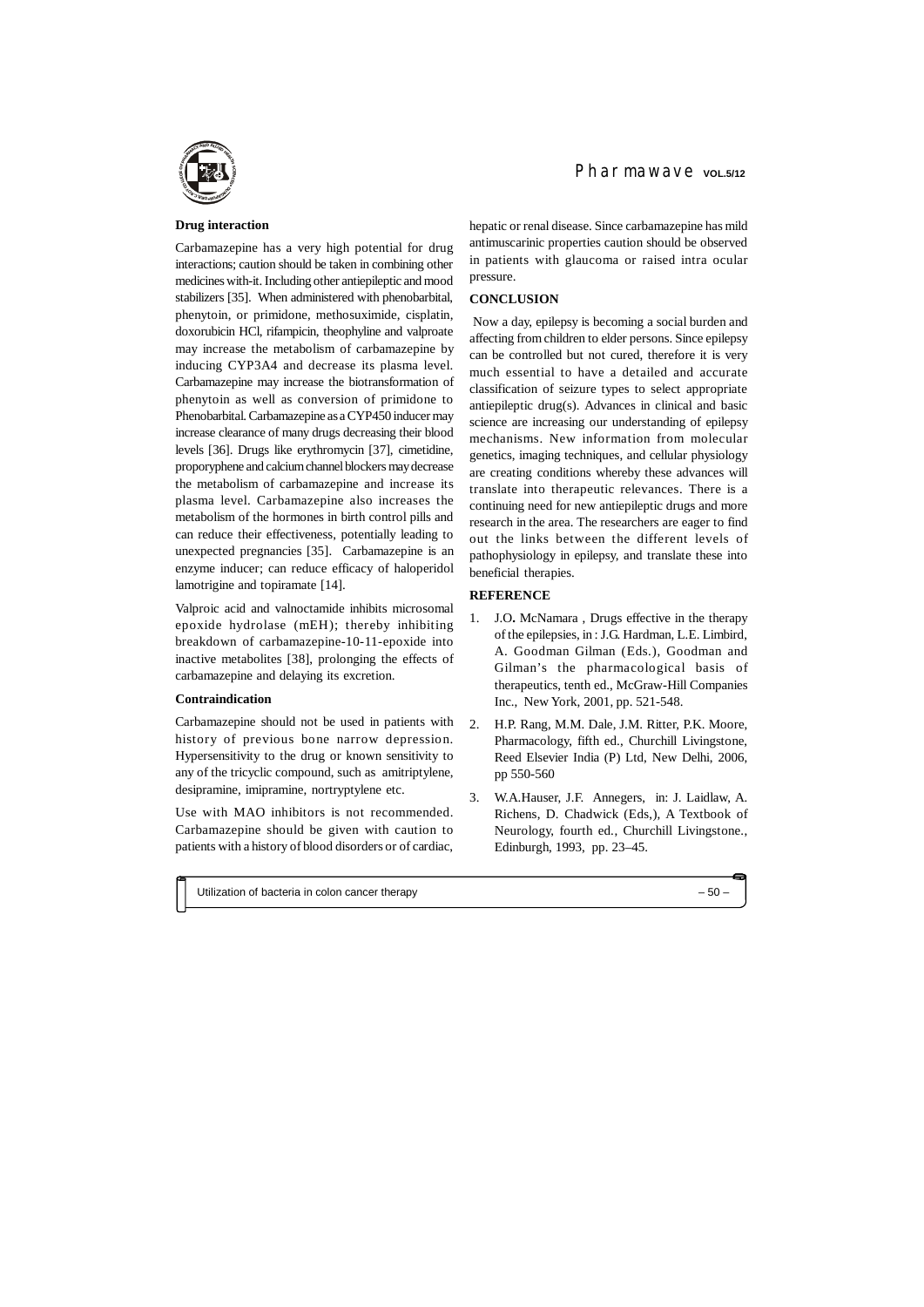- 4. R. Sridharan, B.N. Murthy, Prevalence and pattern of epilepsy in India. Epilepsia, 40 (1999) 631– 636.
- 5. R. Sridharan, Epidemiology of epoilepsy, Curr. Sci. 82(6) (2002) 664-670.
- 6. D.A. Pond, B.H. Bidwell, L. Stein, A survey of epilepsy in fourteen general practices. I. Demographic and medical data, Psychiatr. Neurol. Neurochir. 63 (1960) 217–236.
- 7. P. Juul-Jensen, A. Foldspang, Natural history of epileptic seizures, Epilepsia. 24 (1983) 297–312.
- 8. A.H. Guberman, J. Bruni, Essentials of Clinical Epilepsy, second ed., Butterworth Heinemann, Boston, 1999, pp. 3 -10.
- 9. O.C. Cockerell, S.D. Shorvon, Epilepsy Current Concepts, Current Medical Literature Ltd, London, 1996, pp. 1–13.
- 10. M. Placencia, S.D. Shorvon, V. Paredes, C. Bimos, J.W. Sander, J. Suarez, S.M. Cascante, Epileptic seizures in an Andean region of Ecuador. Incidence and prevalence and regional variation, *Brain. 115 (*1992) 771–782.
- 11. J. DiPiro, L.T. Robert, Y. Gary, M. Gary, W. Barbara, L.M. Posey. Pharmacotherapy (Dipiro): A Pathophysiologic Approach, eighth ed., McGraw-Hill Medical, New York, 2011, pp.1023- 1046.
- 12. G.D. Cascino, Epilepsy: contemporary perspectives on evaluation and treatment, Mayo. Clinic. Proc. 69 (1994) 1199–1211.
- 13. J. Engel Jr, Surgery for seizures, The New Engl. J. Medi. 334 (10) (1996) 647–652.
- 14. K.D. Tripathi, Esentials of medical pharmacology, fifth ed., Jaypee Brothers Medical Publishers (P) Ltd, New Delhi, 2003, pp. 369-380.
- 15. S.M.A. Sadat, M.S. Islam, S.T. Jahan, J.A. Chowdhury, R. Jalil, Effect of cellulosic and polymethacrylic polymers on drug content, particle morphology and carbamazepine release profiles from sustained release ethyl cellulose microspheres, Dhaka Uni. J. Pharma. Sci. 9(2) (2010) 75-82
- 16. J.F. Grcic, B. Perissutti, M. Moneghini, D. Voinovich, A. Martinac, Jalsen jak. Spray-dried carbamazepine-loaded chitosan and HPMC microsspheres: preparation and characterization, J. Pharm. Pharmacol. 55 (2003) 921-931.
- 17. T.W. Rall, L.S. Schleifer. Drugs effective in the therapy of the epilepsies, in: B. Laurence, L. John, P. Keith (Eds.), Goodman and Gilman's the pharmacological basis of therapeutics, eighth ed., Vol. 1, Pergamon Press., New York, 1985, pp. 447.
- 18. W. Schindler, F. Hafliger, Uber derivate des iminodibenzyls. Helvetica. Chimica. Acta. 37(2) (1954) 472-483.
- 19. T. Okuma, A. Kishimoto, A history of investigation on the mood stabilizing effect of carbamazepine in Japan, Psychi. Clin. Neurosci. 52(1) (1998) 3-12.
- 20. Indian Pharmacopoeia, fourth ed., Govt. of India, Ministry of Health and Family welfare, Published by the Indian Pharmacopoeia Commission; Ghaziabad, India. Vol.2, 2007, pp. 850-852.
- 21. S.C. Sweetman, Martindale the complete drug reference. Thirtieth third ed., Pharmaceutical Press, London, U.K, 2002, pp. 338-369.
- 22. E.A. Swinyard, Sedatives and hypnotics, in: A. Osol, (Ed.), Remington's pharmaceutical sciences, sixteenth ed., Mack Publishing Company, Easton, Pennsylvania, 1980, pp. 1004- 1019.

Utilization of bacteria in colon cancer therapy – 51 –